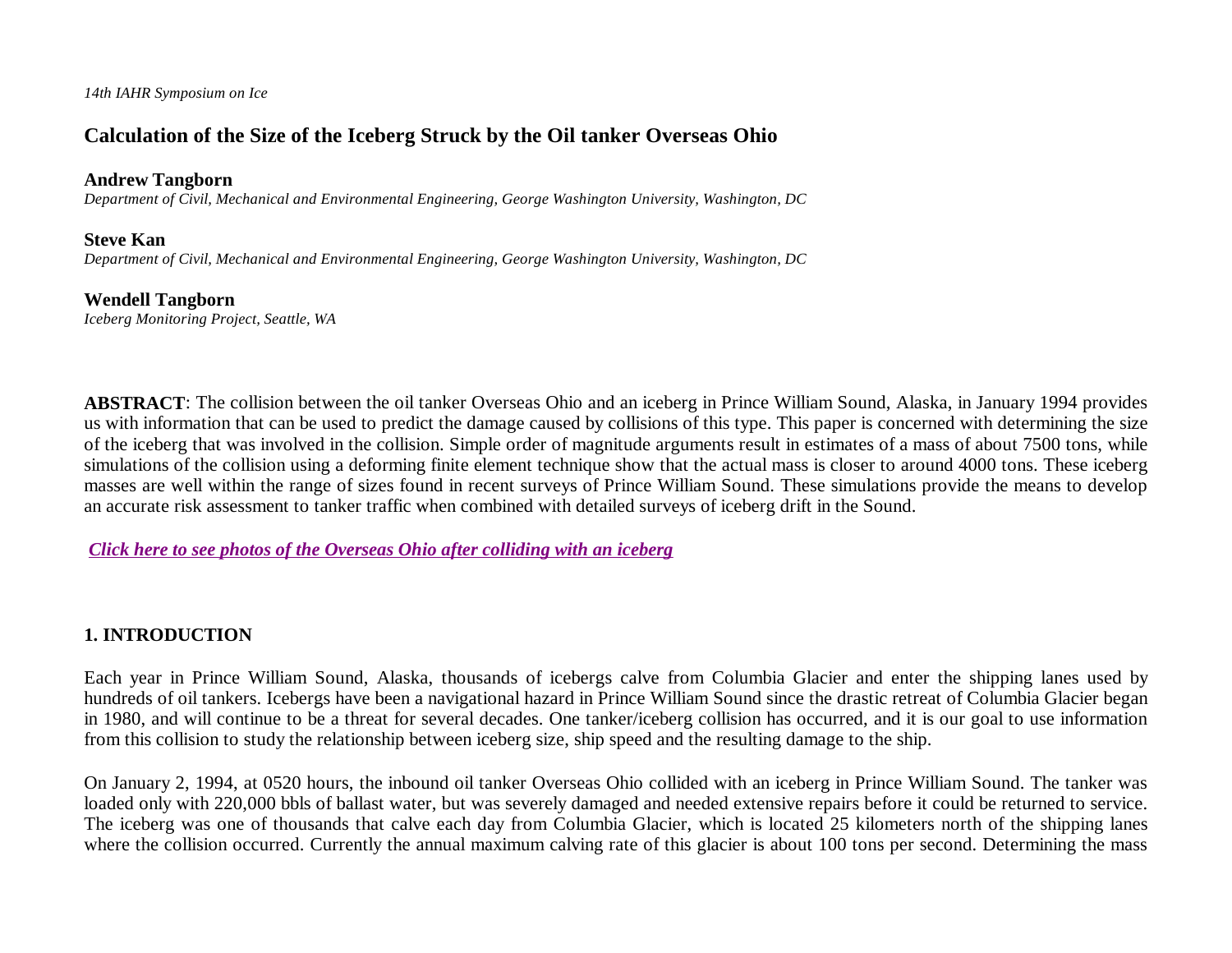**Overseas Ohio photos after collision with an iceberg**





Photos of the oil tanker Overseas Ohio after colliding with an in iceberg in Prince William Sound, Alaska - January 2, 1994. Also see related paper - Calculation of the Size of the Iceberg Struck by the Oil Tanker Overseas Ohio.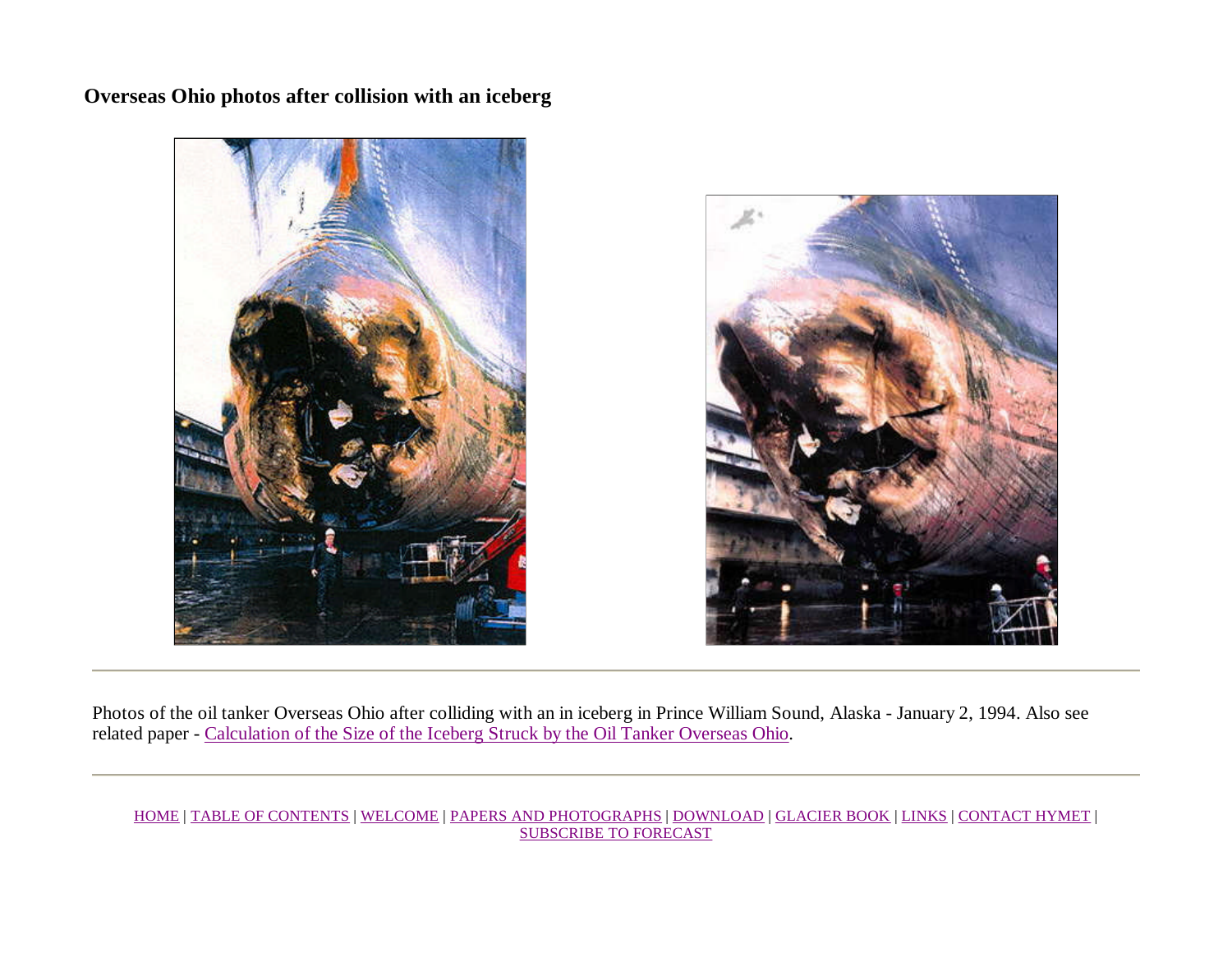of this iceberg is important for a risk assessment for oil tankers and other shipping in Prince William Sound and other Alaskan waters.

The tanker weighed a little under 100,000 metric tons and was moving at 5 m/s (10 knots), therefore had a momentum of 5 108 m kg s1. It is assumed that within one second after the collision, an area of approximately 36 m<sup>2</sup> of the bulbous bow of the tanker had been deflected 2 meters, the iceberg was accelerated to the speed of the tanker, and the tanker's speed had been reduced by a small but unknown amount (the tanker crew barely noticed the impact). The deformation of the steel bow and the acceleration of the iceberg are thought to be the main factors in calculating the iceberg's mass, although because of its great momentum, even a minute reduction in the tanker's speed after the collision may be significant. A number of large rocks were found in the damaged section of the tanker, indicating that the iceberg came from the glacier bed. These icebergs pose an even greater hazard to navigation in Prince William Sound because they are nearly submerged and extremely difficult to detect visually.

The bulbous bow of the tanker is constructed of 20 mm (0.76'') steel plate, welded to 50 mm crossbeams with 610 mm (24 inch) spacing. Its shape can be approximated by an 11 m diameter hemisphere.

### **2. ORDER OF MAGNITUDE ESTIMATE**

In order to get a rough estimate of the iceberg size, we can solve the conservation equations for the collision, with some simplifying assumptions. The conservation approach is useful both for gaining some insight into the physics of the collision and obtaining a starting point for the numerical simulations.

The assumptions applied here are that the collision is entirely plastic (inelastic) so that the ship and the iceberg have the same speed after the collision. The energy absorbed by the collision is assumed to be

$$
E_{def} = F_{def} d
$$

where  $F_{def}$  is the force of the iceberg on the ship during the collision (assumed constant), and *d* is the distance that the bow of the ship is deformed. Then the conservation of momentum and energy equations are:

$$
v_{ship,i} m_{ship} = (m_{ship} + m_{ice})v_f
$$
 (1)

$$
1/2 \, m_s v^2_{ship,i} = 1/2 \, (m_{ship,i} + m_{ice}) v^2 + F_{def} d \tag{2}
$$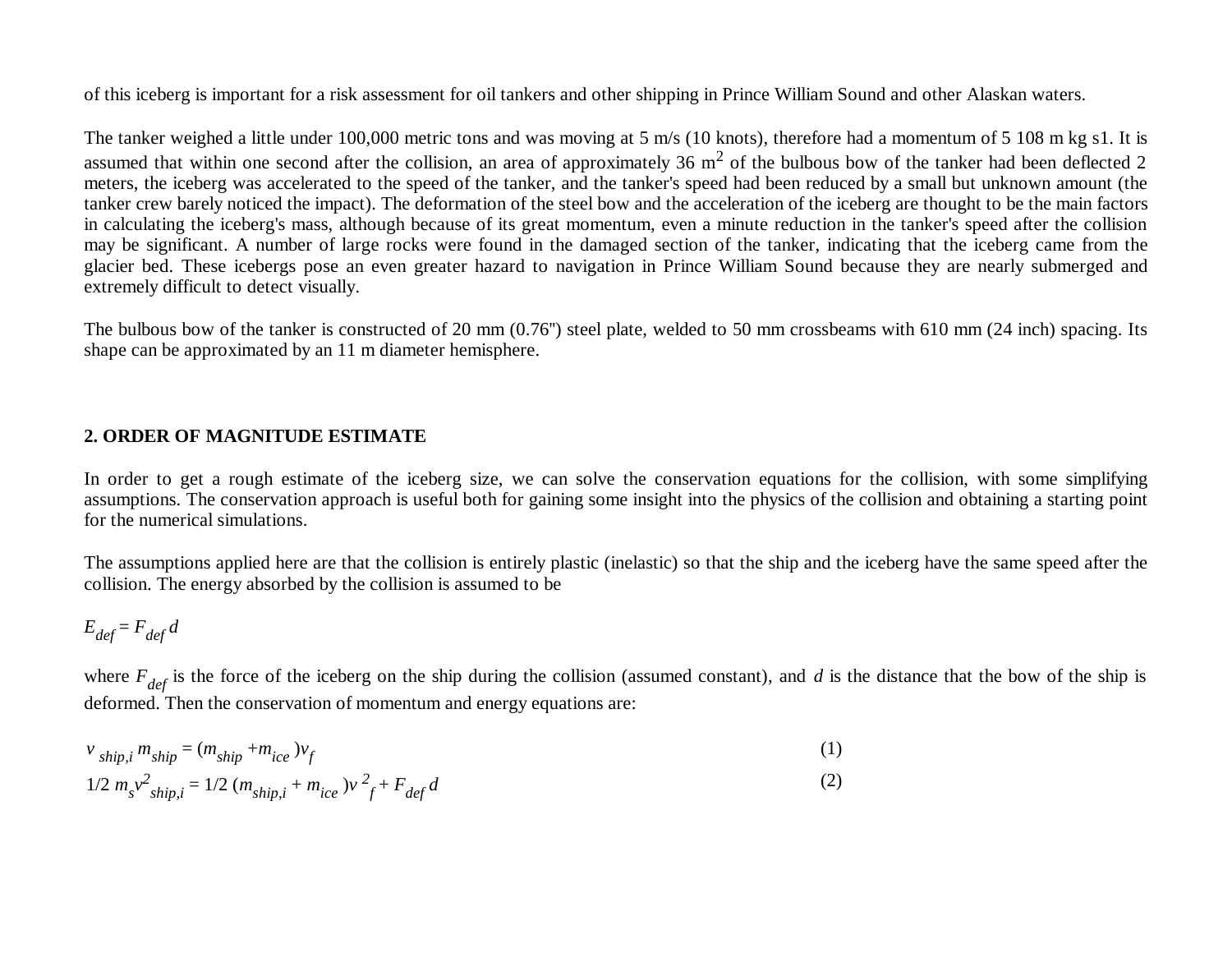We use the very simplistic assumption that the deforming force  $F_{def}$  is the product of the shearing yield strength of steel (?  $_{yield} = 9.98 \times 10^7$  $N/m<sup>s</sup>$ ) and the shearing area is  $A<sub>s</sub> = ?$  *Dt* where  $D = 6.75$  is the diameter of the deformed region and t = 0.02*m* is the thickness of the steel plating. For the moment we ignore the crossbeam supports for this calculation. With these assumptions we get  $v_f = 4.54$  m/s and  $m_{ice} = 7.38$  x  $10^7$  kg = 8400 tons, or about 1/10 the weight of the ship.

Because of the highly simplistic assumptions made in this calculation, we do not expect this to be an accurate value for the weight of the iceberg. However, this number lies within the range of frequently observed iceberg sizes in Prince William Sound [1]. Also, the small mass of the iceberg relative to the ship is consistent to observations by crew members that they felt almost nothing on impact. A more accurate size determination is presented in the next section.



**Figure 1**: Finite Element model of the ship **Figure 1.** Finite Element model of the ship Figure 2: Damage resulting from a Overseas Ohio



simulated collision with a ship speed of 10 knots and iceberg weight of 900 tons.

#### **3. FINITE ELEMENT MODEL AND NUMERICAL SIMULATION**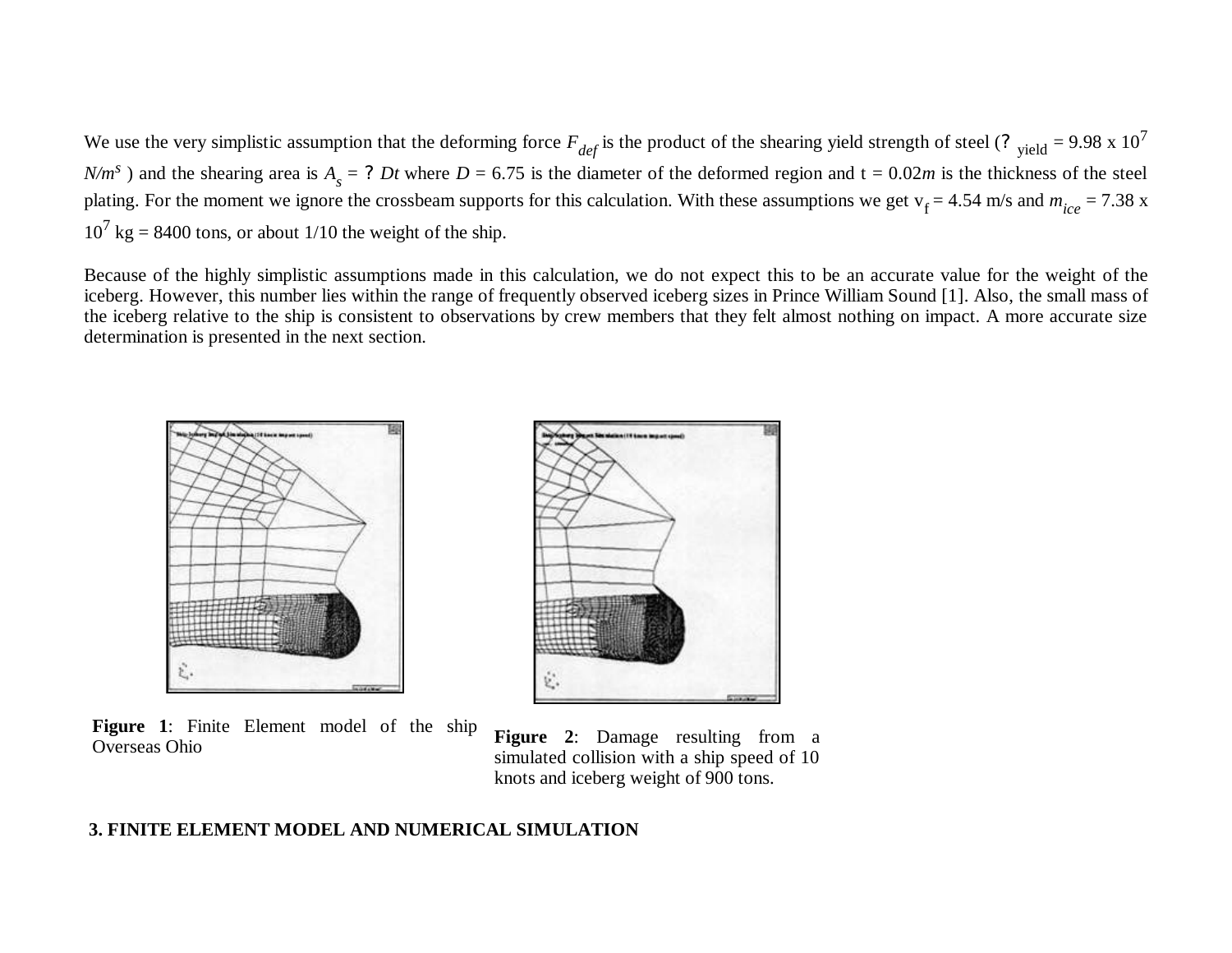The finite element model of the ship, shown in Figure 1, consists of 5,258 shell elements, 1928 solid elements and 204 beam elements. The frontal lower nose portion of the ship, where the impact takes place, was modeled by shell elements with shell thickness of 0.75 inches. The internal structural support was modeled using beam elements. The rest of the ship was modeled using solid elements. The iceberg was modeled as a solid cube. The weight of ship is 75,000 tons and the iceberg weight is varied from 900 to 8000 tons. The model and its finite element meshes were generated using PATRAN. The impact simulations were conducted using LSDYNA3D [2][3], a nonlinear finite element code. This code has been used extensively at the National Crash Center at George Washington University in the simulation of automobile crashes [4] [5][6]. The BelytshcaTsai Shell element was used with stiffness hourglass control. Five integration points were used throughout the thickness. Constantstress solid elements were used for all solid elements.

The impact speed used in the simulation was 10 knots (5 m/s) constant speed for the ship, and the iceberg is initially at rest. The iceberg was placed symmetrically in front of the ship nose section. The total simulation time is 320 ms and the simulation was conducted on SGI PowerChallange SMP Machine with 54 min of CPU time using 2 processors. Figures 2 shows the result of the collision with an iceberg with a weight of 900 tons. The deflection in this case is 1.64 m and the diameter of the damaged area is 3.4 m, which is smaller than the actual values of 2 m and 6.75 m. Figures 35 show the bow deformations for 2000,4000 and 8000 ton icebergs. As expected, the size of the deformed region increases with iceberg size. Figure 6 shows the bow deflection as a function of iceberg size and indicates that an iceberg with a weight of 4000 tons most closely matches the 2 m deflection that resulted from the Overseas Ohio collision.

### **4. DISCUSSION**

The results of the preceding section show that finite element simulation can be used to obtain an estimate of the iceberg size, and the results are consistent with a simple order of magnitude estimate obtained from the conservation equations. These initial results do not include some physical effects that may effect the results, including fracturing of the iceberg (which would tend to lessen the damage to the ship) and icebergs of different shapes. Further, there is some uncertainty over the exact speed of the Overseas Ohio at the time of the collision. A lower speed, for example, would require a larger iceberg to result in the same level of damage.

Our conclusion that the Overseas Ohio struck a 4000 ton iceberg needs to be related to conditions in Prince William Sound. Recent work by the Iceberg Monitoring Project (Tangborn and Post [1]) has resulted in a detailed survey of iceberg sizes found in the tanker shipping lanes. A 4000 ton iceberg would have an approximate top surface area of 252 m 2 if its shape were cubic. The survey results indicate that there were 490 (7.1 percent) of this size in Prince William Sound on September 15, 1997. The likelihood of striking an iceberg in this range is therefore relatively small on any particular day.

This work on simulating ship/iceberg collisions is still in the early stages. Future work will include a wide range of ship speeds and iceberg sizes. We will use these results to make an assessment of the level of damage, and likelihood of oil spills resulting from iceberg collisions. This work will be done in conjunction with ongoing studies of iceberg drift models and predictions of iceberg concentrations in Prince William Sound.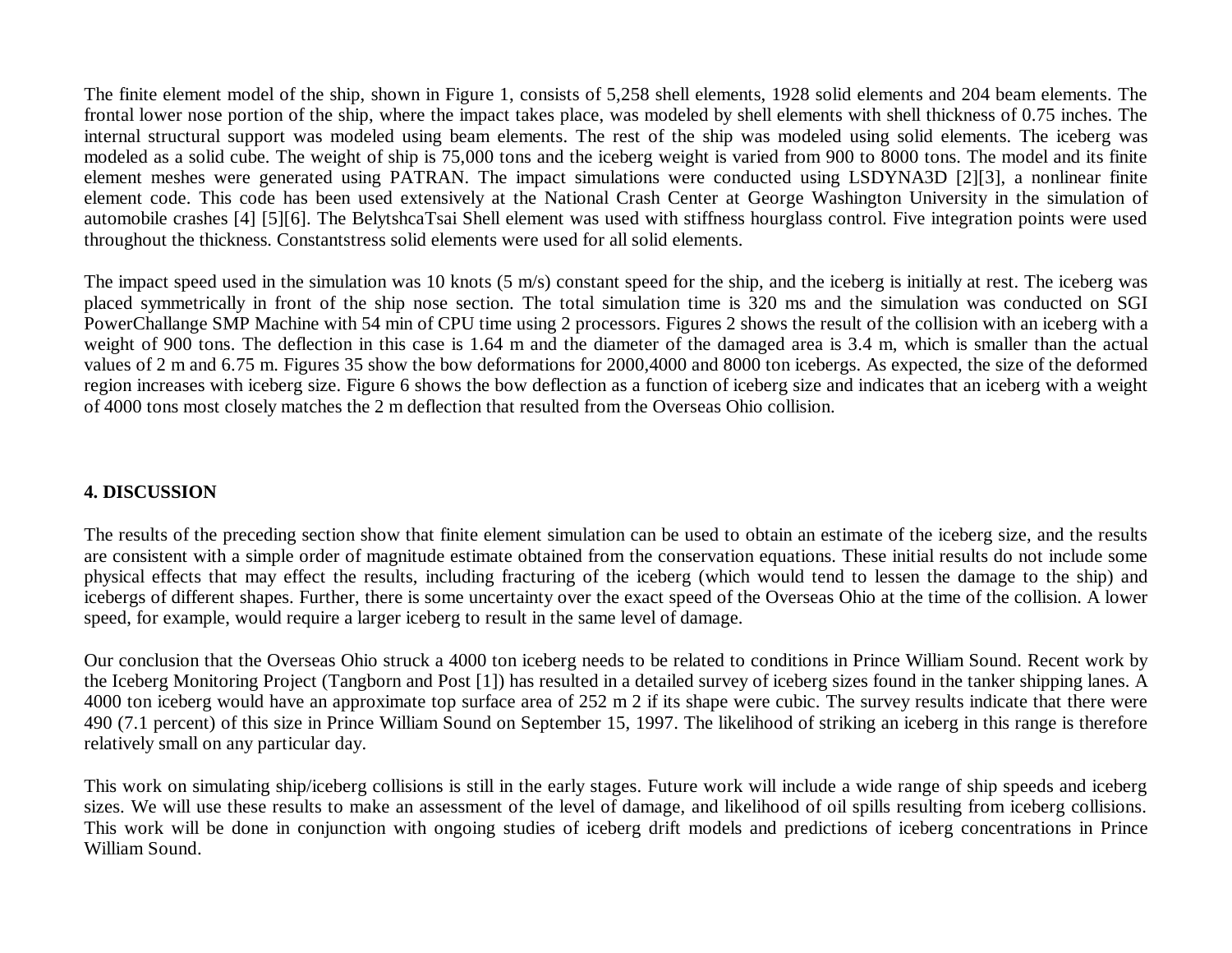We will also expand these simulations to include a wider range of ice populations. Relatively small pieces of ice, called growlers, can also impart significant damage to ship hulls. Crocker and Cammaert [7] carried out a study of growler populations off the east coast of Canada. Simulations of collisions with so-called growlers will also be carried out to determine the likelihood of damage occurring where populations are significant.



بي]

**Figure 3**: Damage resulting from a simulated collision with ship speed of 10 knots and iceberg weight of 2000 tons.

Figure 4: Damage resulting from a simulated collision with ship speed of 10 knots and iceberg weight of 4000 tons.

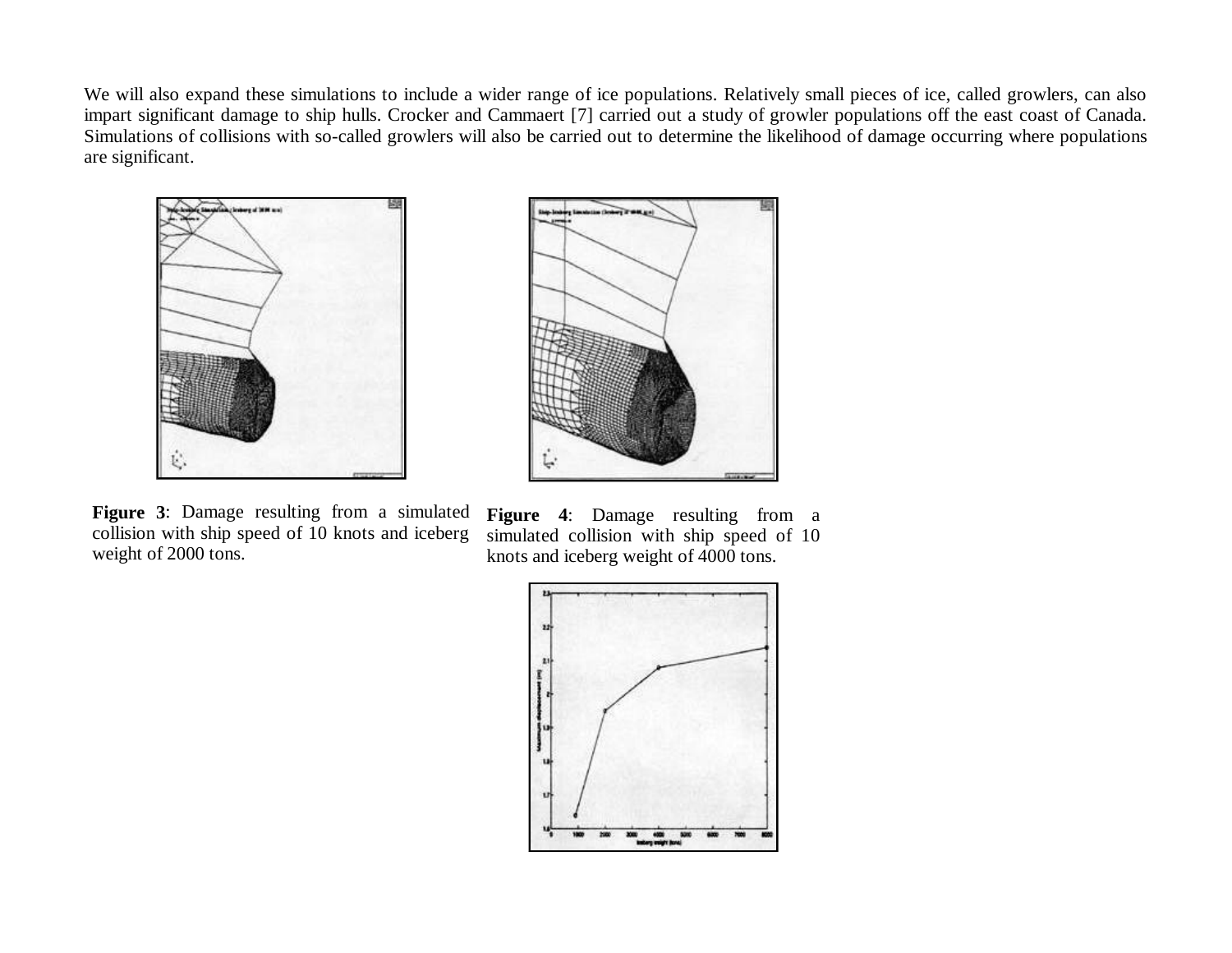

**Figure 6**: Maximum bow displacement vs. iceberg weight.

**Figure 5**: Damage resulting from a simulated collision with ship speed of 10 knots and iceberg weight of 8000 tons.

## **5. CONCLUSIONS**

A determination of the mass of the iceberg struck by the tanker Overseas Ohio by two different methods produced similar results. A conservation of momentum and energy approach 7500 tons, and a finite element method gave 4000 tons. Both methods used the deformation of the ships bulbous bow as a measure of the energy dissipated by the collision. The risk of another collision of this severity appears to be minimal because the frequency of icebergs with a mass this great in these waters is low. In addition, this iceberg was the less frequently occurring ''dirty'' type. However, these preliminary results suggest that much smaller icebergs, which are more numerous can still inflict significant damage to steelhulled tankers.

#### **References**

[1] Tangborn, W. and Post, A., Iceberg prediction model to reduce navigation hazards: Columbia Glacier, Alaska. IAHR Ice Symposium, Potsdam, June, 1998.